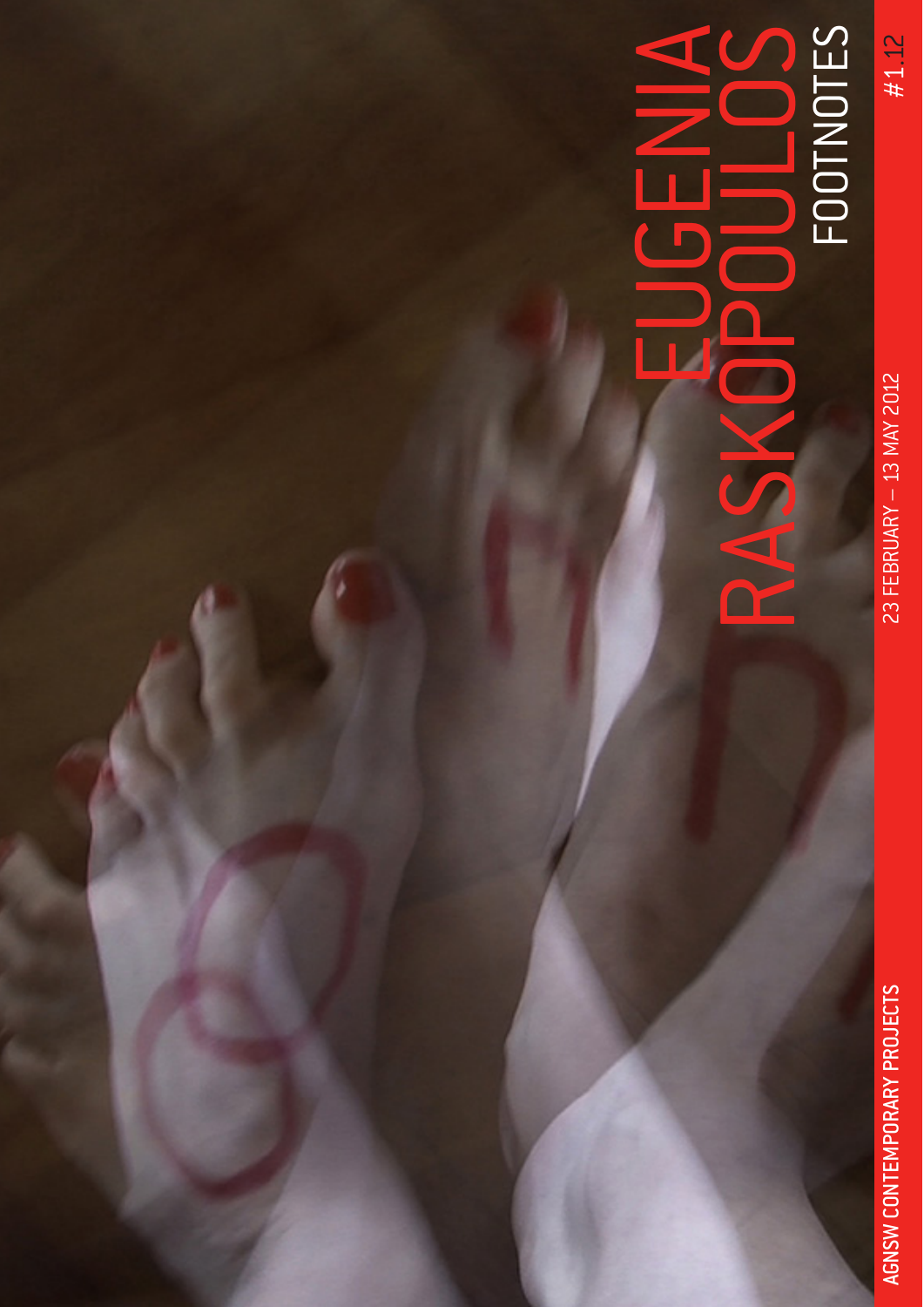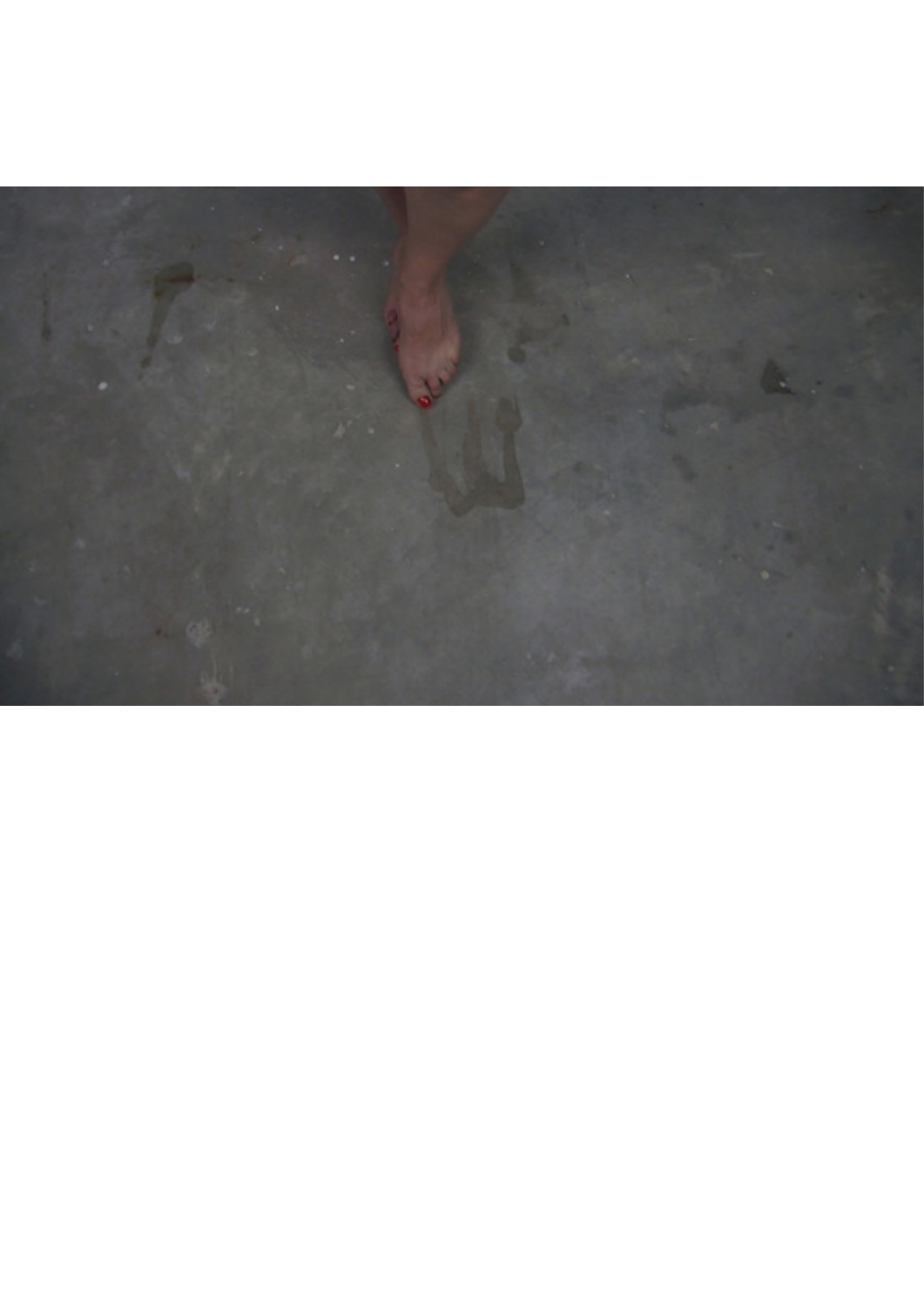

CLOSURE AND OPENNESS, AGAIN, ARE ONE ONGOING PROCESS: WE DO NOT HAVE BODIES, WE ARE OUR BODIES, AND WE ARE OURSELVES WHILE BEING IN THE WORLD ... WE WRITE - THINK AND FEEL - (WITH) OUR ENTIRE BODIES RATHER THAN ONLY (WITH) OUR MINDS OR HEARTS.

TRINH T MINH-HA, 1989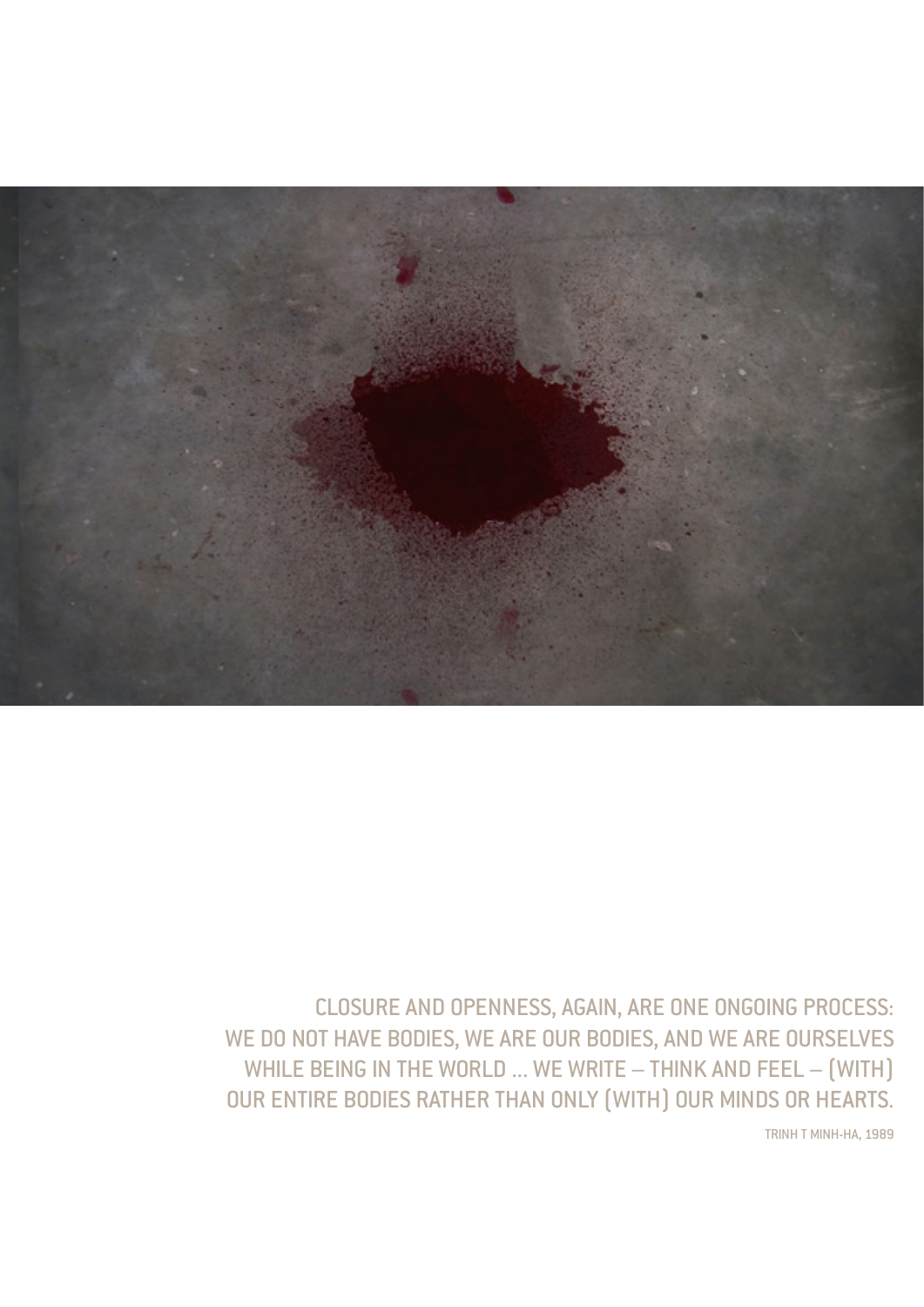

Art happens slowly in Eugenia Raskopoulos' installation *footnotes*. Certain letters appear and then fade away. Words are formed with stuttering gestures. Nothing is spoken. A language emerges from the spitting onto and the caressing of a surface. We assume that the limbs which are the focus of this articulation are those of the artist. She performs language. She creates words with her toe as it rubs a fluid onto the floor. The words are in English and Greek. Her gestures make visible familiar words that suggest a complicity between the elements and desire. Nature, sexuality and language are brought into light and then they all evaporate.

It is the tension between the gesture and the languages that makes this performance into an artistic event. What is made visible is the inaudible awkwardness of moving between

languages and not feeling at home in any language. Raskopoulos is using her left foot to write in English. Although English is her preferred language, it is not her first language. The left-footed gesture that makes visible the word 'moist' is at once expressive of the feelings of being 'gauche' with language. It is as if the language does not fit. The words do not cover the gestures. Something is always left out – a kind of screeching silence and nervous laughter that follows or precedes the articulation of every thought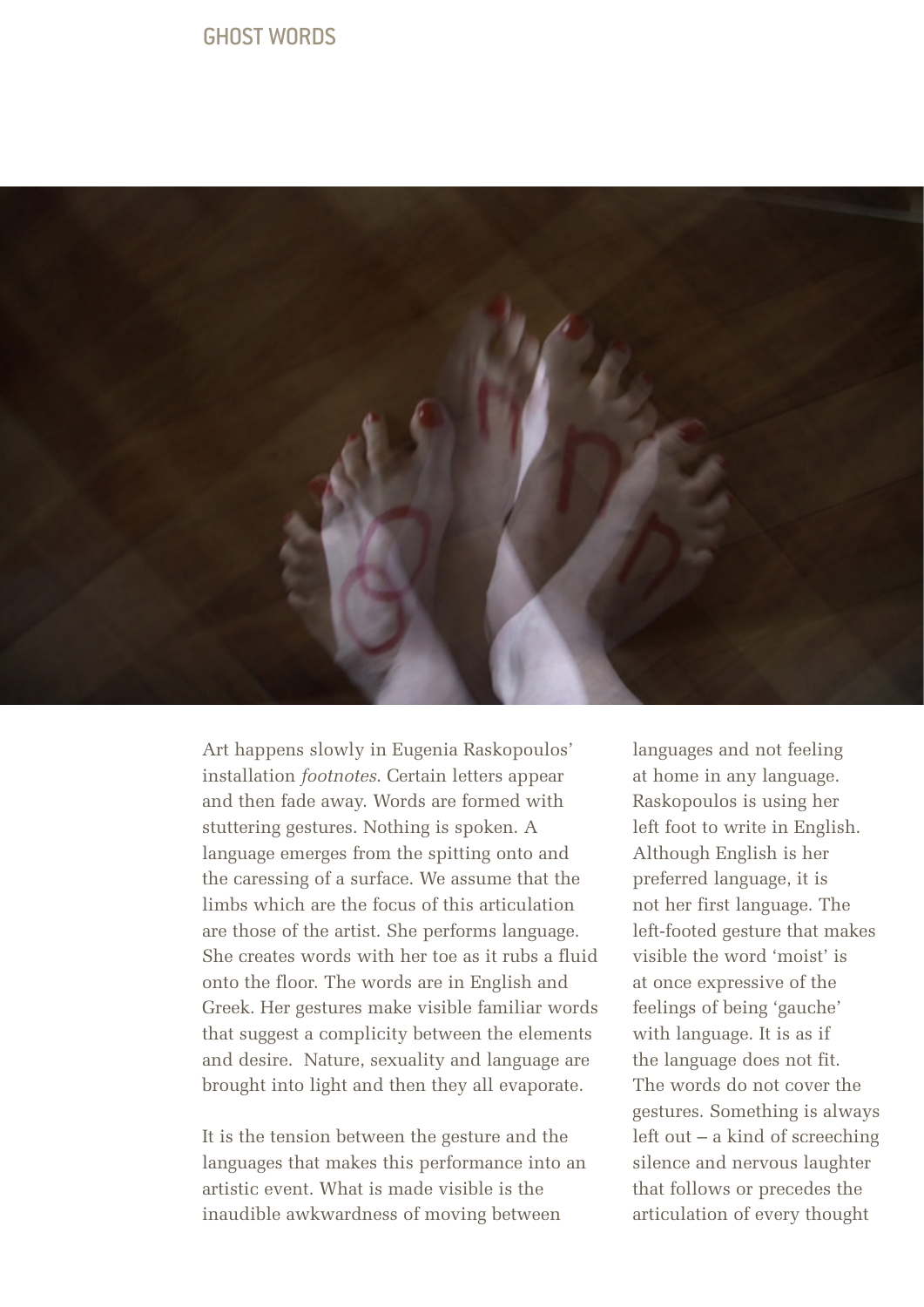

during translation. This could be a typical translation error. Or it could be seen as the abyss that haunts all acts of translation. Through the art of this installation the abyss is what we come to confront. It is symbolically figured through the slow dribble of redness. The redness of the colour that stains the floor between her legs is at once an evocation of the bottomless pit that is contained in every drip of blood. But the bloodiness of the red is so luminous that it also creates a mirror. In this mirror there is no narcissus. There is only the ghostly sense of the gaps between the 'who' I imagine myself to be and the 'what' that appears before me.

Alongside the slowness of the appearance of words on the floor there is the manic speed and rhythmic beat of footsteps echoing on a staircase. Again the object of attention is the interplay of the appearance of letters and the movements of the foot of the artist. Letters appear on the foot. They appear as if they have been captured as still images and then stitched together to create a Muybridge-like motion.

The succession of letters gives forth the utterance of another word. Here the word takes us into the explorations of sexuality and the uncanny that lurk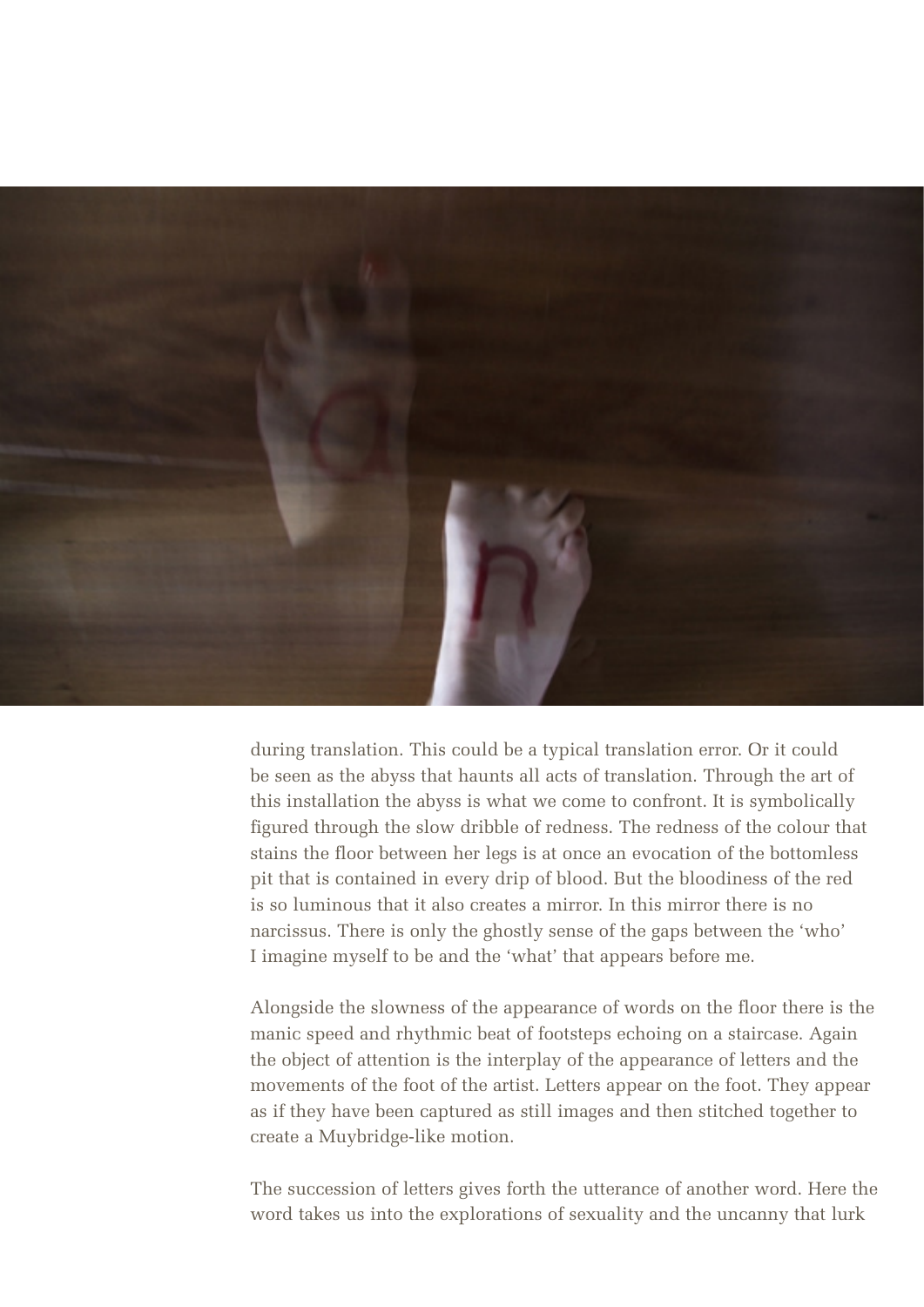

in the origins of modernism. Duchamp was fascinated with sexual pleasure and was cunning about his provocations of the shame and stigma that is attached to our public perceptions of sexuality. Raskopoulos may have applied each letter on her foot as one would apply lipstick to one's lips before an encounter with a beloved. Again there is the haunting sense of stuttering nervousness. The letters are not seamless in their connection. They come forward in a jumpcut blur. They reveal and they conceal the fact of their being. So crucial for Duchamp, the

word 'onanism' (referring to the capacity to give oneself sexual pleasure) is here taken into a mechanical and spiraling stamping motion. The foot and leg are naked. Only the toenails are dressed in blood red paint. They are startling, seductive but also rather gauche. The allure and shine overreaches like a cocktail dress at a funeral.

The specificity of this work as an installation is worth remarking upon. Raskopoulos is focusing on aspects of thought and feeling that could not be expressed through a narrative. To create a narrative about or on these feelings and thoughts would automatically mean that you are no longer in the space of these ideas and emotions. It would mean that you have already moved on rather than have stayed with this primal feeling and the thought of the abyss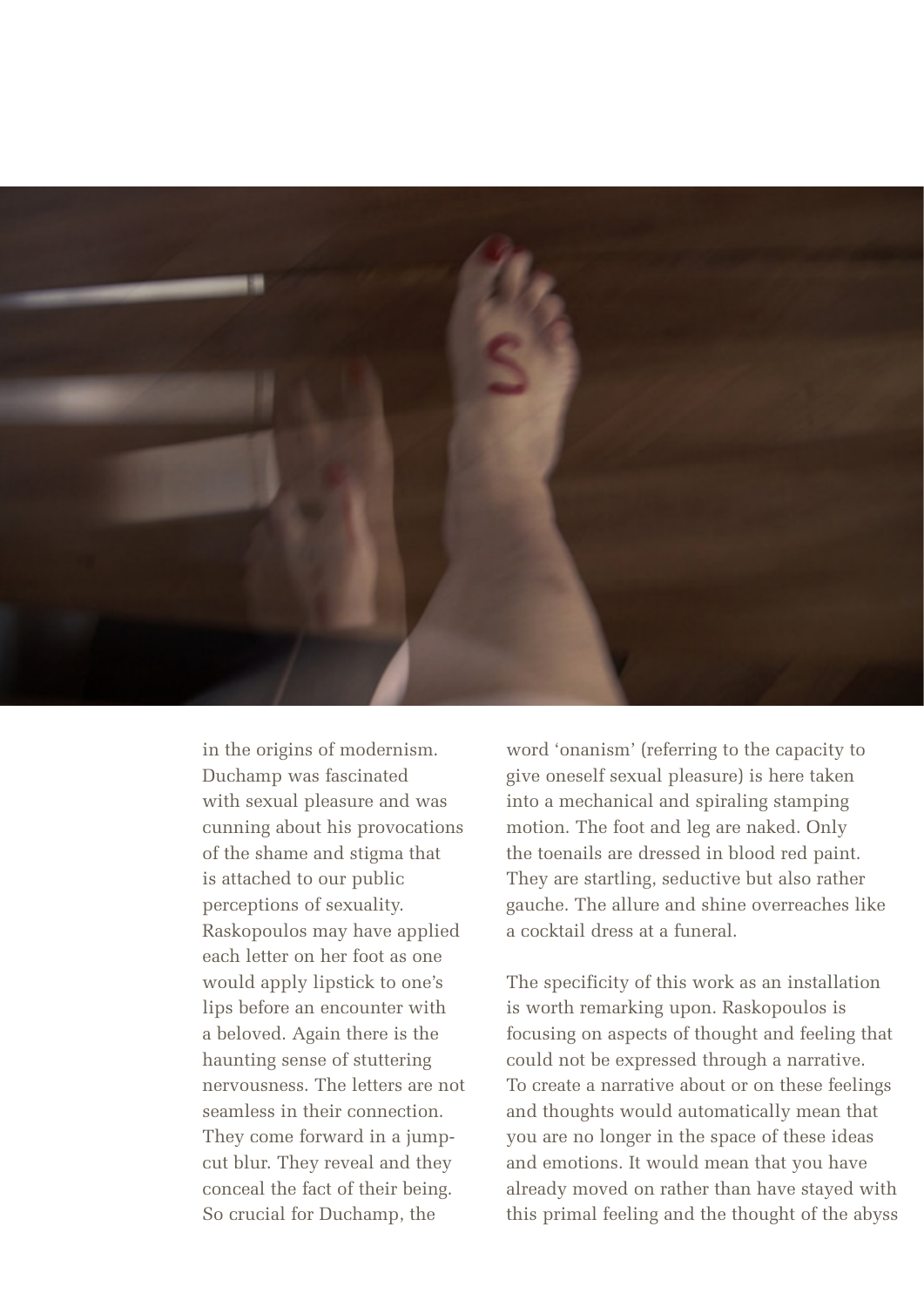

that hovers inside the act of every translation. Hence, this work could not be a poem or a film. It could only be a performance that is both embodied and mediated through multiple gestures and the technology of language, photography and video. The work manifests itself through the slowness of these forms – the subtle coming into and dissolution of its being and the awkwardness, silence and embarrassment of excessive language such as laughter and tears. All these gestures are symbols of language taken to its limit, just as the excretion of blood marks the point at which a body no longer controls and contains all of its functions.

Nikos Papastergiadis and Victoria Lynn